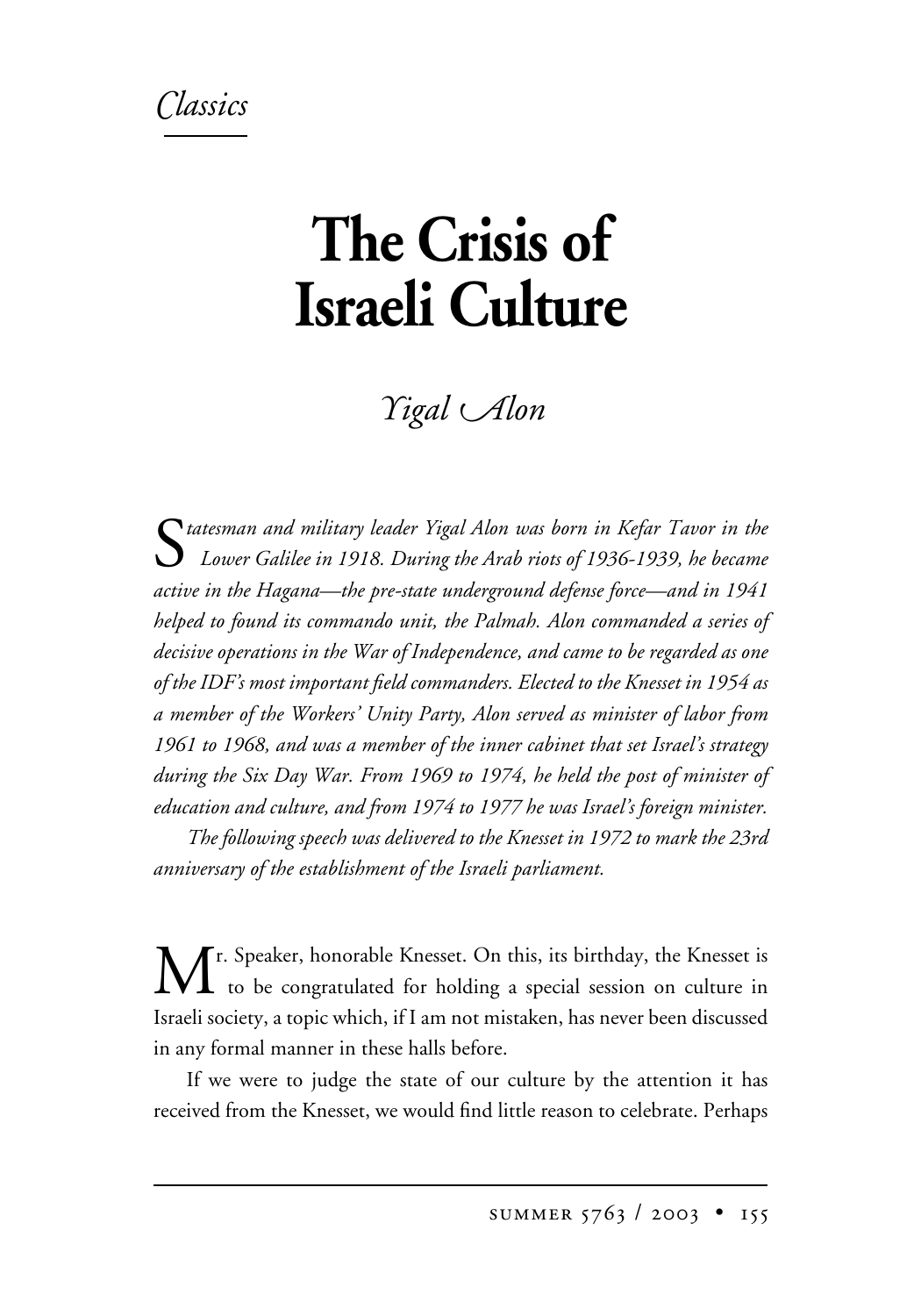there are no objective criteria for such a judgment, but certainly the symptoms are not lacking. One is the growing withdrawal of philosophers, writers, and artists from involvement in setting the future course of our society, even in those areas in which they have the most to contribute. This is not because of indifference on their part. There was a time, not long ago, when their voices not only were heard, but played a leading role. Whether they have removed themselves from the public discourse or were forced out—and I fear it is more the latter than the former—their lack of involvement may not harm them, their thought, or their works, but it impoverishes us.

Who is to blame for this crisis? Is it their fault, or is it ours? Do they now simply have less to offer in shaping our society and culture, or should we view their absence as evidence that our society has become weaker, more alienated from cultural concerns, and therefore from matters intellectual as well? Or perhaps it is a combination of both?

"The creative spirit," wrote President Zalman Shazar on the occasion of Haim Nahman Bialik's fiftieth birthday, "draws its sustenance from the same wellsprings from which the nation's heroic achievements emerge. Fortunate is the generation whose creative spirit and heroic achievements emerge at the same point in history, with great force, and in concert." Indeed, it is precisely the coordination between creative acts and the creative spirit—without which the acts are meaningless—that has been undermined in our society.

This development should cause us concern, as should the fact that the men of creative spirit—philosophers, writers, and artists—are not being heard in this debate, just as they have not been heard in other matters that concern this parliament. This, too, is symptomatic of an absence of the kind of coordination that Shazar wrote about, and indicates a perilous alienation of the intellectual, the creator of culture, from the trends and movements in Israeli public life.

Honorable Knesset, although this discussion is taking place on the Knesset's birthday, I hope that discussion of this subject will not be limited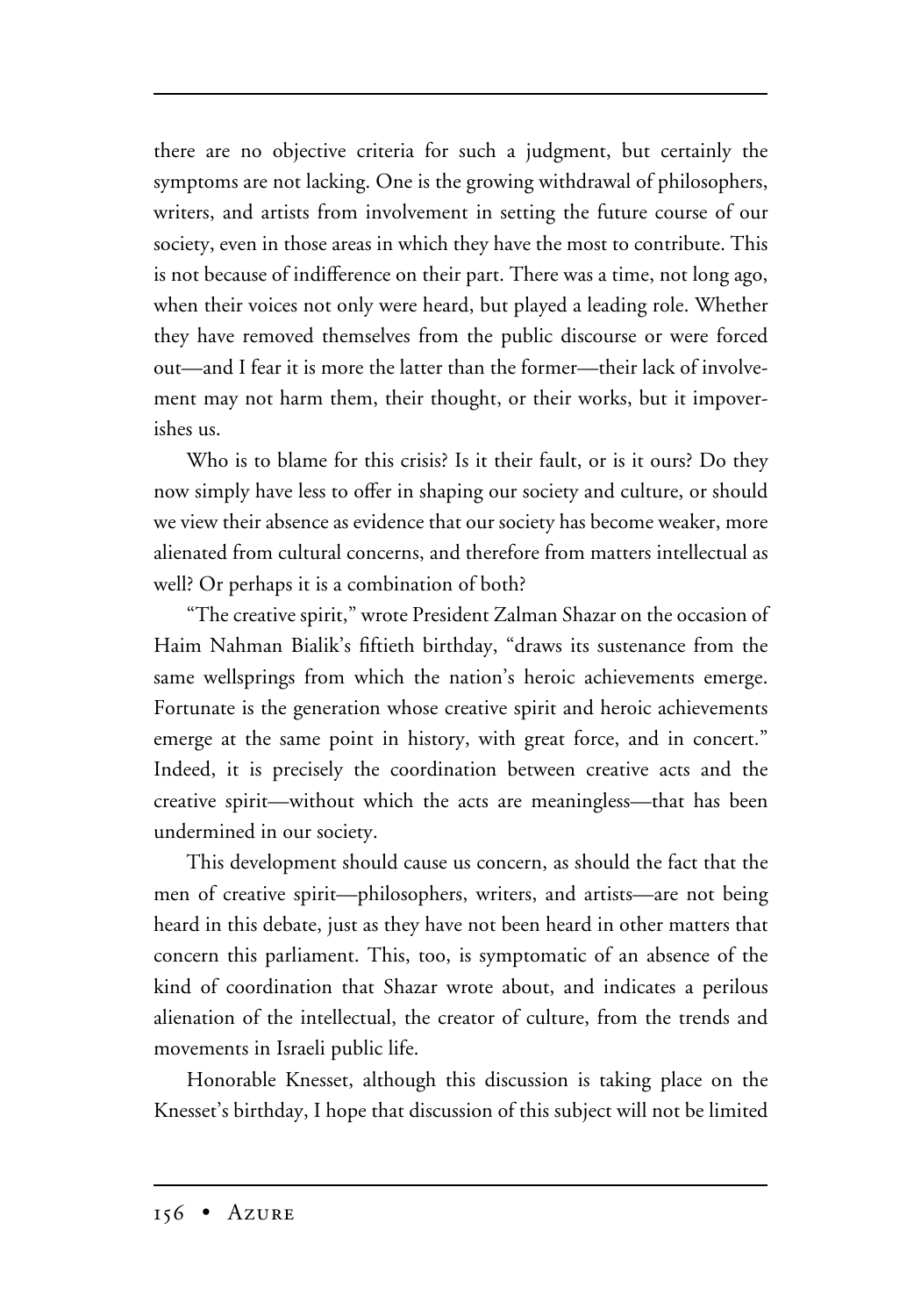to celebrations only. For the cultural and spiritual values of our people are not like the festive Sabbath *challa*, but more like our daily bread—indispensable to both man and society.

With your permission, then, I would like to focus on a few questions that are unique to Israeli society, and to show how they are manifest in a number of areas. I will avoid, to the extent I can, addressing the problems of education, although all education worthy of the name is both the bedrock of culture and the gateway to it, on the individual, national, and universal levels.

What I will say here should not be viewed as a clearly worked-out or finalized set of ideas, but rather as the kind of thinking aloud that will, I hope, serve more as an introduction to a broader discussion than as a conventional platform for parliamentary debate.

The word "culture" has many different meanings, especially in Hebrew, which does not make the fine but critical distinction between "culture," on the one hand, and "civilization" or "enlightenment," on the other. These concepts do not necessarily overlap in full, though they are interrelated. Yet in our language, there is a wonderful expression that is not used in other languages: *Tarbut haim*, a "culture of living." I will therefore devote the first part of my speech to this expression, and to how it manifests itself in everyday life.

 $\sum_{\text{with } a \text{ such } i \in \mathbb{N}}$  with  $\sum_{\text{with } a \text{ such that } i \in \mathbb{N}}$ with a rich intellectual and cultural heritage second to none. Our society, however, is still in its infancy, and like any new creation, is not yet fully formed. It sees itself, and rightly so, as the legitimate heir to the entire intellectual and cultural legacy of the Jewish people through the ages. Yet sometimes it behaves as though everything in it has been created from scratch. Continuity and revolution, tradition and innovation mix together in dizzying confusion. On the one hand, there is a deep and powerful sense of history within Israeli society; on the other, a no-less-powerful tendency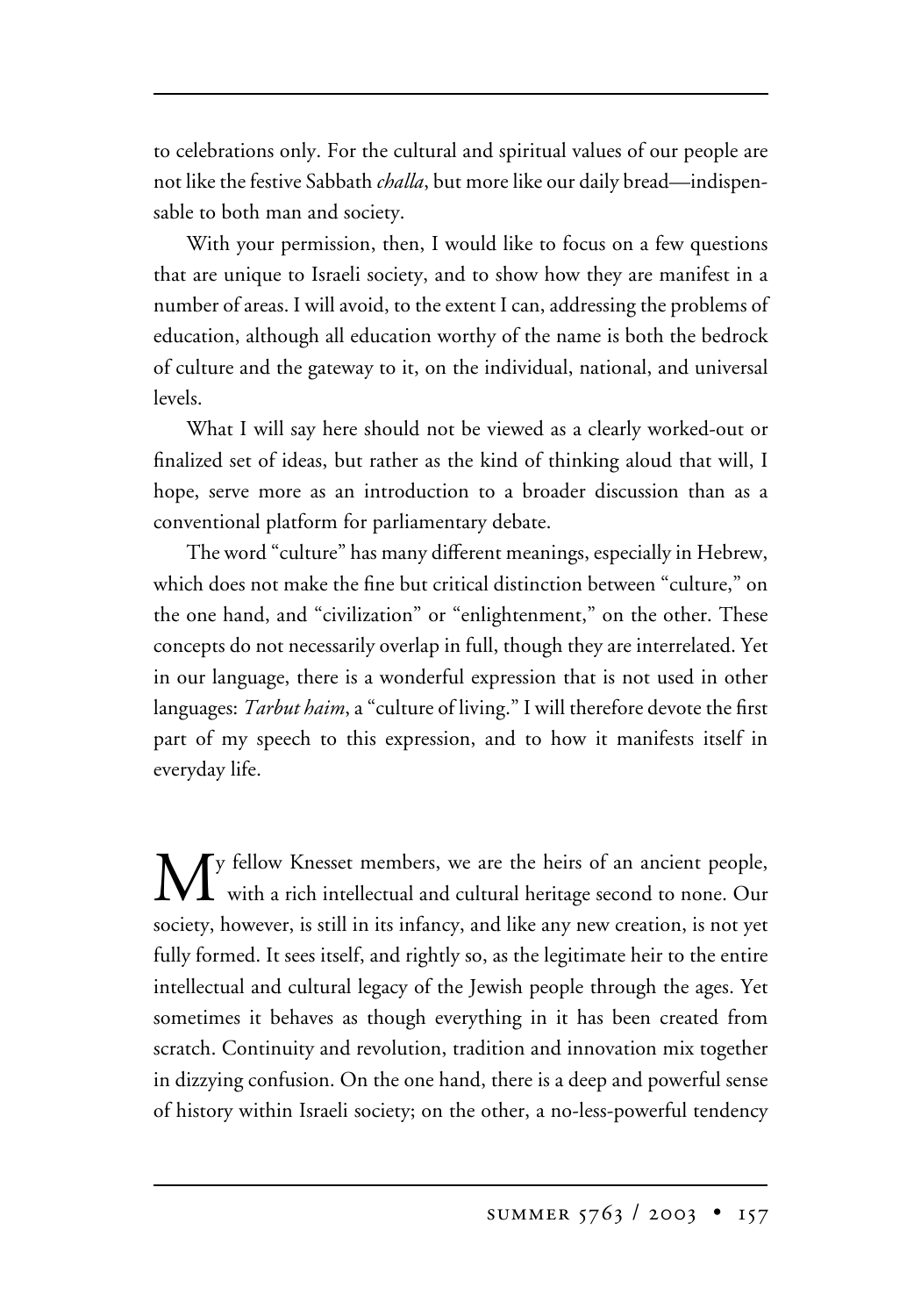towards the ahistorical. The latter is particularly strong among those who were born or educated here; within them these two tendencies strive together, coexisting in one culture like two chambers of the same heart.

I will not dwell here on the historical roots of this conflict. It is enough to say that it did not begin here: It can be seen in our literature of recent generations, and as early as the Second Aliya it was visible in one form or another. It was given clear and concrete expression, however, in the lifestyle of the members of Hashomer,\* who, having turned their backs on their Western past, and in their enthusiasm to revive their ancient, Eastern identity, adopted the external trappings and romanticized way of life of the "Wild East." And indeed they had faithful heirs: The barefoot pioneers, members of the Workers' Brigade, who were mighty in spirit and refused to accept reality as they found it, instead rolling up their sleeves to lay the foundation of a different reality for themselves and their people.

It was Avraham Shlonsky, himself a member of the Workers' Brigade, who best described their world and their state of mind in his satirical work, "From Tomato to Symphony":

Thus danced the children who had rebelled, who carried the weight of their past; and their present, longing for a different future, was impatient to move on.

Their past—city and town, their childhood home, its lifestyle and customs, and a classroom, with its concepts and values—all of these were suddenly rejected in their passion to change and cut themselves off, which they needed to do in order to begin laying down new roots: In new surroundings, with a new morality, with a hierarchy of values turned upside down. With a kind of mental "burning of the *hametz*"….

We tried to discard the entire culture, so bowed down were we from study. We made ourselves ignorant and went barefoot, to please ourselves, and to spite others.

<sup>\*</sup> An organization of volunteers who guarded Jewish settlements in Palestine in the early 1900s.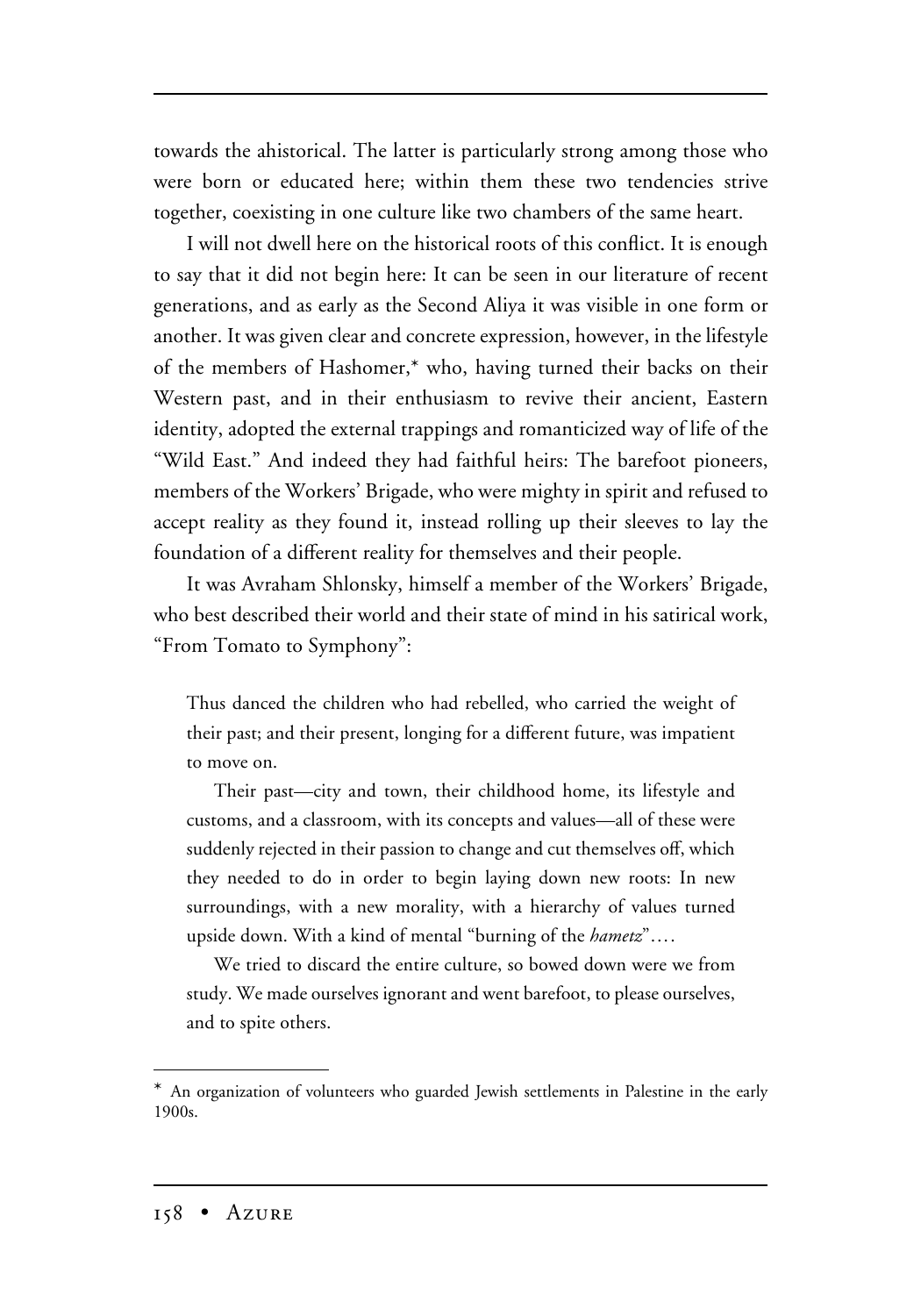From the beginning this was a kind of anti-culture, deliberately rough and masculine; an antithesis that was barely conscious of how closely tied it was to the thesis against which it rebelled. Yet in the end, when they got over their "childhood malady," these pioneers laid the foundations of a living Hebrew civilization, whose society and institutions are awe-inspiring.

Members of the Knesset, nothing is more natural than a people's longing to live a normal life in its own land, to live, as we say, "like all the other nations." Yet there is no reason we should want to be like the others. A normal, healthy nation desires, above all, to remain faithful to itself and to its heritage. After all, the other nations are not all the same—each has its own unique qualities. Therefore, we should not look to become "like all the other nations." Judaism has contributed something, to put it mildly, to the family of nations, and we have every reason to be proud of our religion and to show respect for our past.

Along the way a number of futile attempts have been made to answer these yearnings for normalcy. One of these was Canaanism.\* Another was an exclusive focus on the Bible and the disavowal of two thousand years of exile, with its enormous creative achievement in all spheres of thought, culture, and practice. Does this mean that we can and should accept our past in its entirety? Certainly not. Every heritage, even one considered revolutionary in its time, tends ultimately to ossify, to atrophy, to become closed within itself. Not everything that sustained a people in the past can and should sustain it today. Even values and culture must follow the laws of natural selection. Yet every value that retains its essential quality can undoubtedly be applied in the here and now; being old does not automatically render something out of date.

Culture has been compared to a bow and arrow: The farther back you draw the bow, the farther your arrow will fly. If we do not draw our cultural

<sup>\*</sup> A cultural movement that started in the late 1930s, which rejected the Jewish heritage and identity in favor of a primordial, secular relationship to the land. Canaanism found expression in the works of literary figures like Yonatan Ratosh, Binyamin Tamuz, and Aharon Amir, and artists like Yitzhak Danziger and Rudi Lehmann.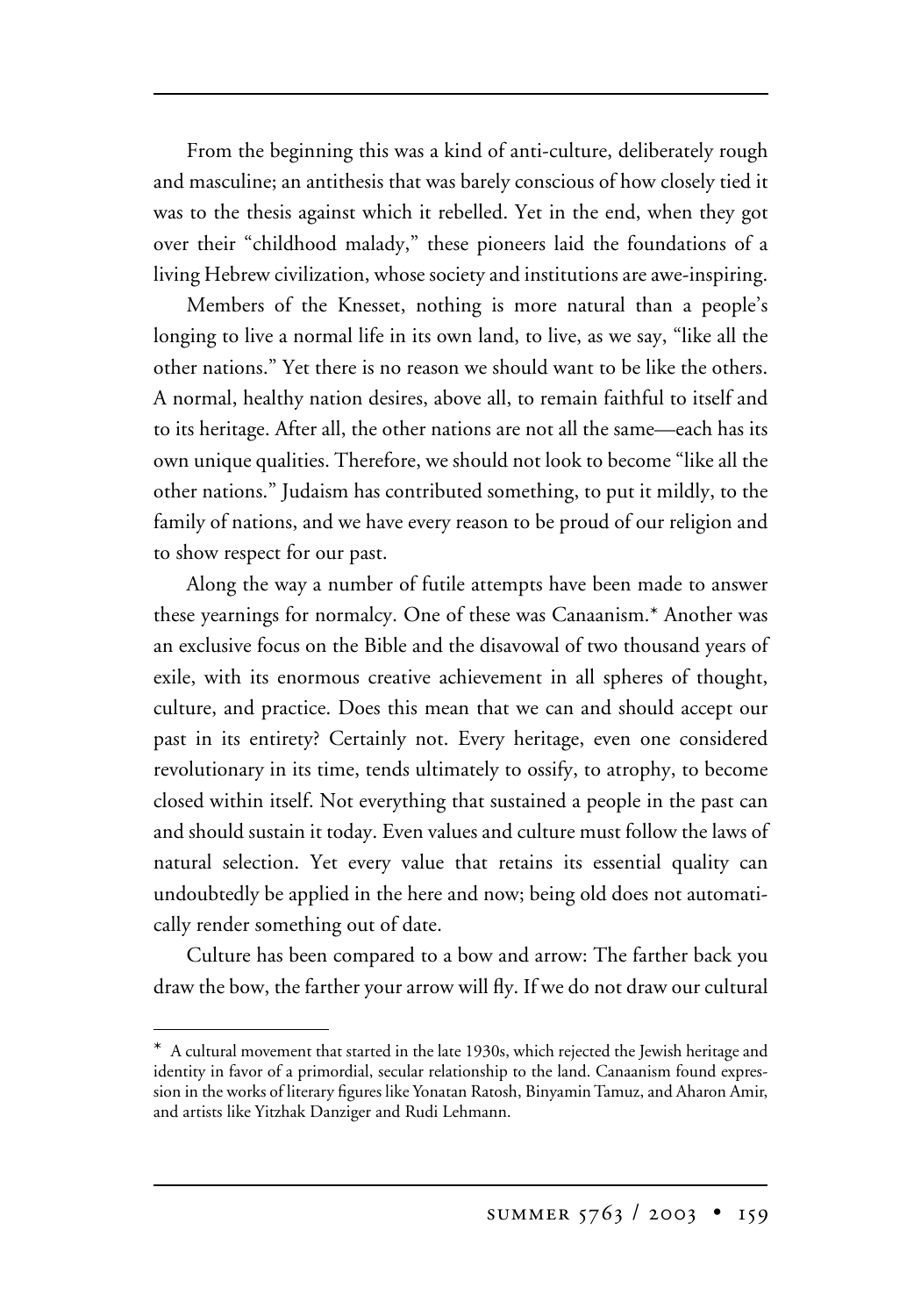bow back far enough into the past, if we fail to draw sustenance from our own sources, not only will our sources be lost, but we, too, will wither. At the same time, we cannot and should not attempt to wall ourselves in, to withdraw from the world. The days of spiritual "autarky" are over, never to return—if, indeed, they ever existed at all, at any point in human history. We must therefore be attentive to both our great past and our present. We must remain faithful to the place in which we live, and at the same time be open to the wider world and the winds that blow within it.

There are those who fear that we might become, God forbid, just another province in one of the most backward parts of the world, with all the difficulties this would entail. I do not wish to make light of this fear, but the fear of being thought provincial is one of the hallmarks of the provincial. Fashioning a cheap Israeli replica of Western culture, without fully understanding its deeper currents, might be even worse.

I Conorable Knesset, the question of the spiritual and cultural identity<br>of Israeli society was not answered with the establishment of the state. By "spiritual and cultural identity" I am referring specifically to patterns of behavior and the "culture of living." Shaping the patterns of life, culture, and society in Israel is a long-term project. But it begins with our own generation. Everything here is subject to ongoing, tempestuous, rapid change. In this situation, the lack of fixed norms is sometimes painfully felt. While a small group united around a great idea could perhaps do without these norms, a people and a society cannot.

The problem of norms became far more tangible with the arrival of large waves of immigrants after the establishment of the state. True, every group of immigrants is changed through contact with our society; but each wave of immigration affects us as well, and in numerous ways: In its impact on the economy, on social and class structure, on fashion, religious custom, song and dance, food, and mores. Yet because of our shared foundation of Jewish nationalism, we are, in the end, one people, since a people is above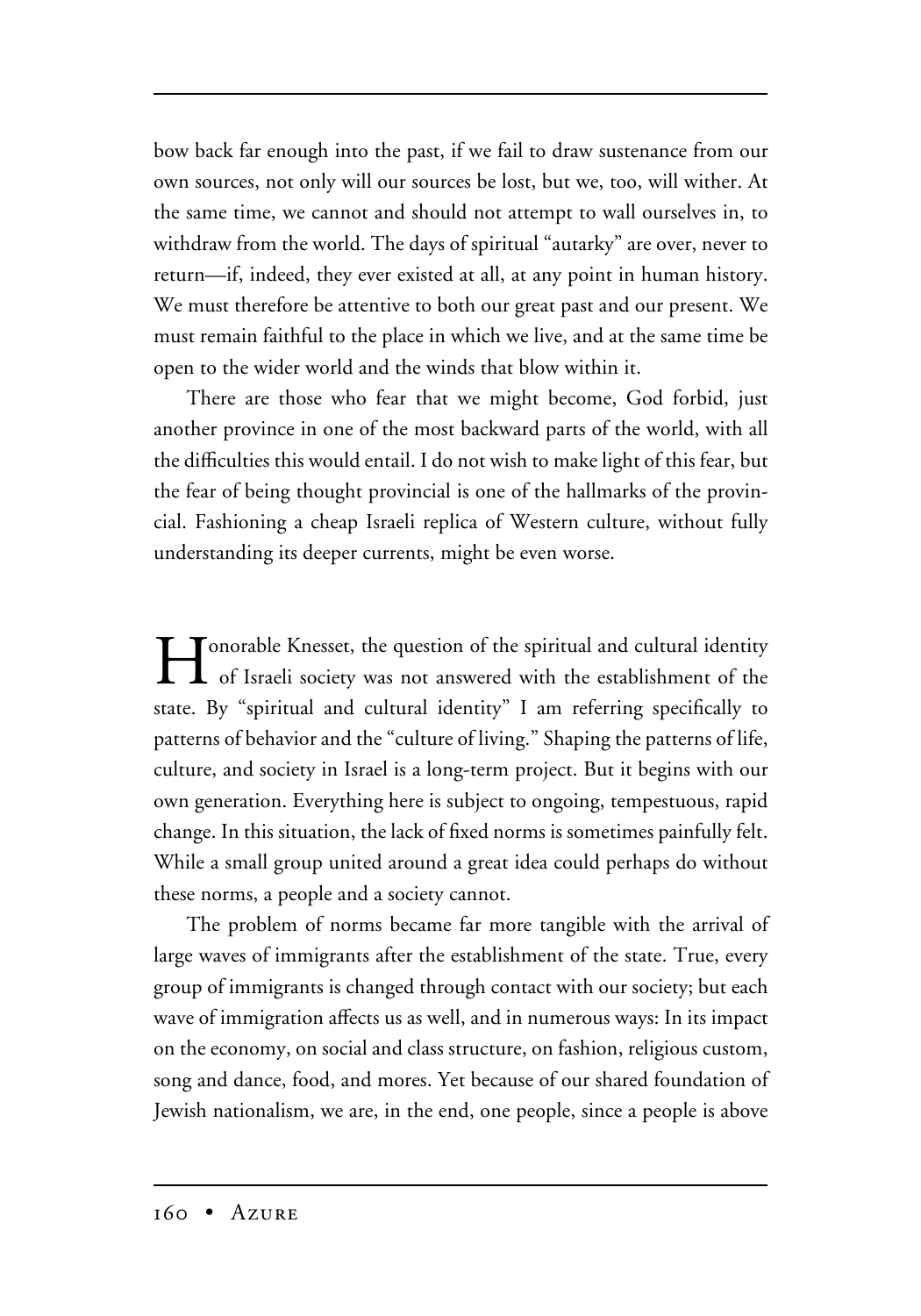all that which defines itself as such. Our country is a meeting place of traditions and cultures, and therefore also a kind of arena, where traditions, customs, and cultures vie with one another, sometimes publicly, but more often subtly. It is also a country where no small number of traditions and subcultures are in a state of crisis. Among certain ethnic groups, this crisis includes the painful destruction of the family unit, and in particular the figure of the father, and this destruction usually means the collapse of the entire value system that this figure represents.

Other ethnic groups face hardships of a different kind: Dislocation from their native cultural and social environment, as well as adjustment to a new language, and integration into a society that is not always welcoming. Sometimes the crisis takes a different form altogether: Many people came here in search of a clear answer to the question of spiritual and cultural identity, and they look to us to provide it. Yet to a religious person, we are too secular, and to a secular person we are too religious. Either way, we come up short.

Honorable Speaker, our society is very complex. It is multifaceted, variegated, and full of contradictions. I almost called it a "world-society," because every tribe that came to Israel brought with it, along with its unique form of Judaism, the unique national culture of the land from which it came. True, the joy of the immigrants at arriving in the land of Israel is not what it would be in a time of peace. They have returned to the land of their forefathers, but cannot find rest in it. The scars of war and the bitter struggle that has been forced upon us penetrate deep into our souls, even when outwardly we radiate faith and self-assurance. If that were not enough, our people carries with it a history of traumas the likes of which no other people has endured. Everything that we suffered throughout the generations—all the anxiety, the fear, and the longing—naturally finds expression in our society, for better or for worse.

There is reason to fear that the prolonged, intense militarization of the country may damage our sense of humanity and that of our children. It may spawn in them an inflexibility and a recklessness that will leave their mark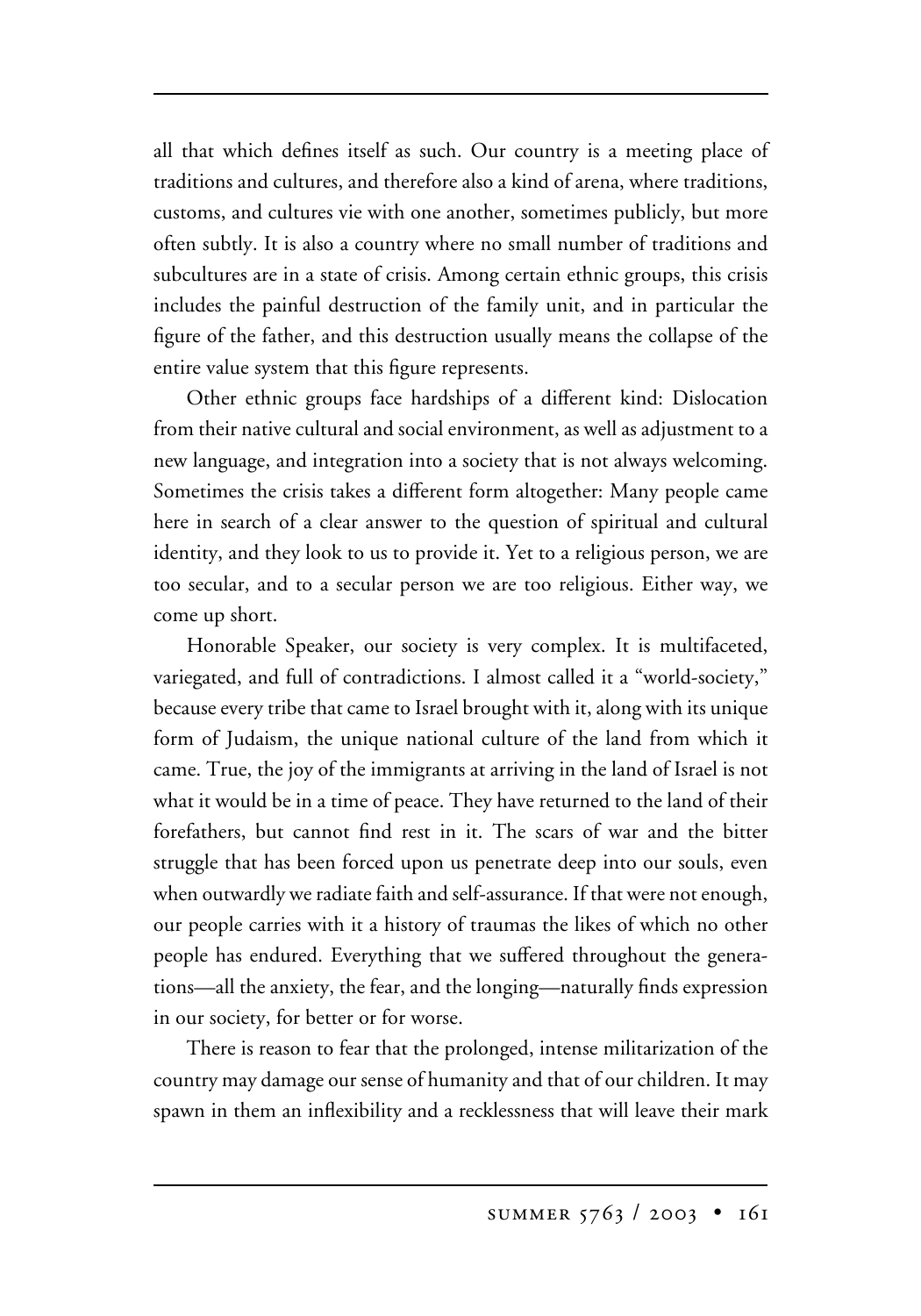on all our relations, tomorrow if not today. Add to that the scars of the past, particularly the Holocaust, and we can see the effect this tension has on our way of life, and on the less-than-ideal relations today between man and his fellow man, and between man and the society in which he lives. With your permission I will provide a few examples.

First, a lack of tolerance, which sometimes leads to violence, and often wanton violence. This is a relatively new phenomenon, the likes of which we never experienced previously, either in exile or at home. Like idolatry, it is contrary to everything for which Judaism stands.

Second, the slaughter on the highways. This, from a nation whose children show the utmost sensitivity to human life on the battlefield, and are willing to make the ultimate sacrifice to save a wounded comrade. A society that unites as one family to mourn the loss of one of its sons on the battlefield nonetheless shows criminal disregard for human life.

Third, hooliganism in places where young people congregate: On the playing fields, in the movie theaters, and even in the concert halls and playhouses; this from a people who in every generation was sustained by the book, the life of the mind, and a respect for intellectual creativity.

In this context it is also worth mentioning our general unruliness, both in public and in private. With the radio playing at full volume, and people talking so loudly as to drown out everyone else, we can barely hear ourselves think. And our spoken Hebrew, once so florid, has swung to the opposite extreme: Its simplicity is not of the good sort, but rather it is vulgar and grating.

And then there is our tendency to desecrate our countryside, our antiquities, our rare flora, and our historical sites—and this from a people who preserved the vision of the land of its forefathers in its festivals, its prayers, and its very heart, even when in exile. We are a historical people that at times appears to lack even the slightest sense of history, ancient or modern.

There has, moreover, been a sharp decline in the reading of books, particularly those that demand effort and patience; in musical or choral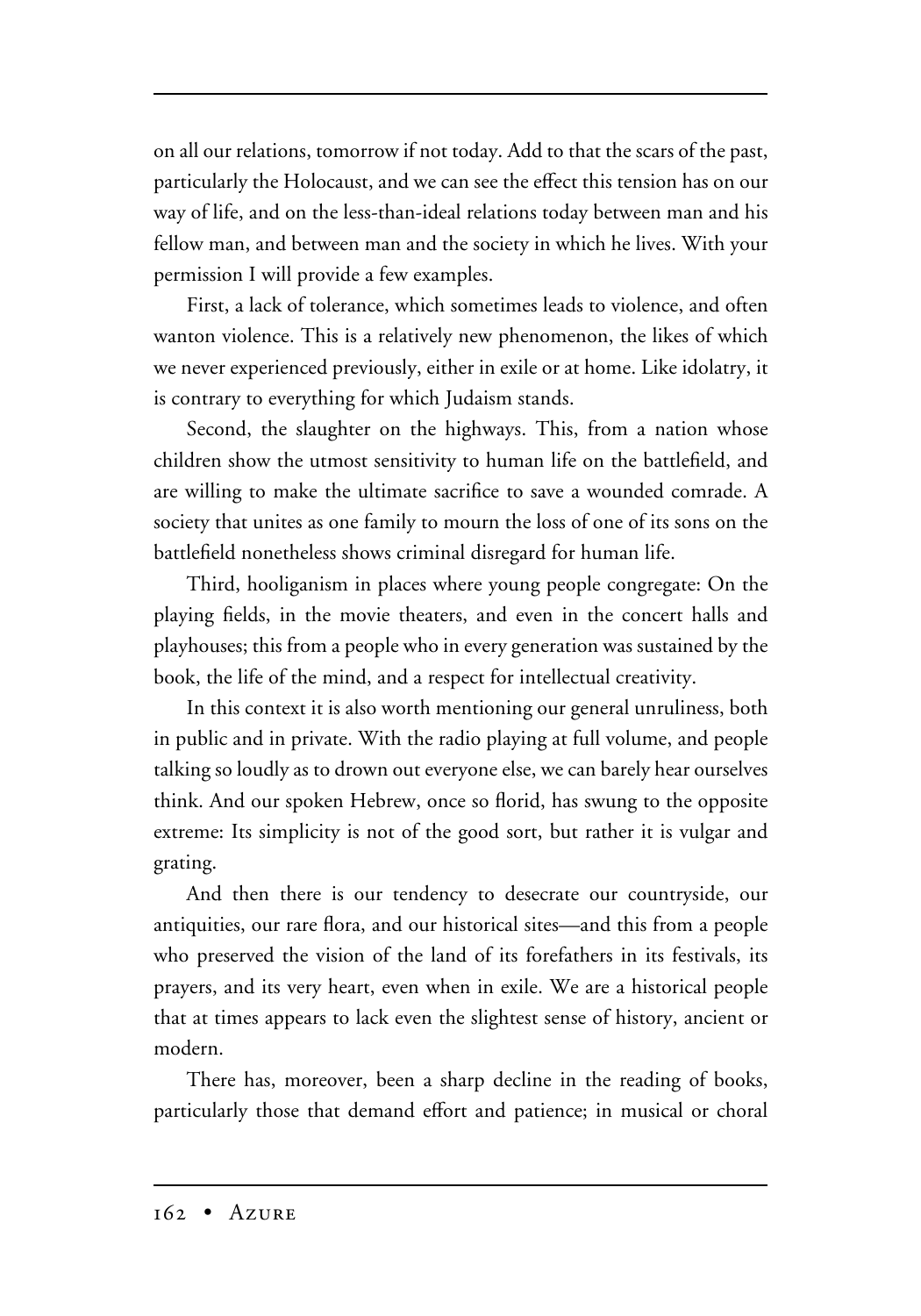activity undertaken purely for pleasure; in participation in sports; and in other edifying hobbies. It is true that our society does not have an abundance of free time, but what little time we have is not well spent. Instead, we see an increasing involvement in the more passive forms of culture, and a decrease in independent endeavors, such as literary, artistic, or theatrical societies.

And then there is our indifference towards our surroundings. There is a jarring difference between the care we take to beautify the inside of our homes, and the filth and neglect we find outside, in our yards and on our sidewalks. It is a kind of esthetic split personality. And, lest I be accused of favoritism, I will not overlook the unesthetic appearance of a large number of our schools, courtyards, and playgrounds. I realize that this is a budgetary problem as well, but we have all seen that even a humble cabin can be made esthetically pleasing, inside and out, and surrounded by manicured lawns and gardens. In this connection it is impossible not to mention the cheap and tasteless flashiness of the *nouveaux riches* and their imitators, for whom everything is skin-deep, and everything is done solely to impress others. Another example is the new, showy artistic productions, upon which, with your indulgence, I will not bother to expand.

Some of these phenomena are rooted in ethical problems, both personal and public, and some in esthetic ones. But all of them are evident in both high culture and low culture.

Colleagues, members of the Knesset, I am afraid the picture I have painted does little to gladden the heart. However, it is said, "When worry fills a man's heart, let him speak of it." (Proverbs 12:25) I do not pretend to offer a complete picture. I could have also enumerated our major achievements in the fields of higher education and scientific research, which have received international acclaim. I could have spoken about our musical life, the envy of great nations with more continuous musical traditions than our own, although there are those who already worry, justifiably, about whether we will continue to have an audience for serious music in our country. I could have mentioned our great achievements in the plastic arts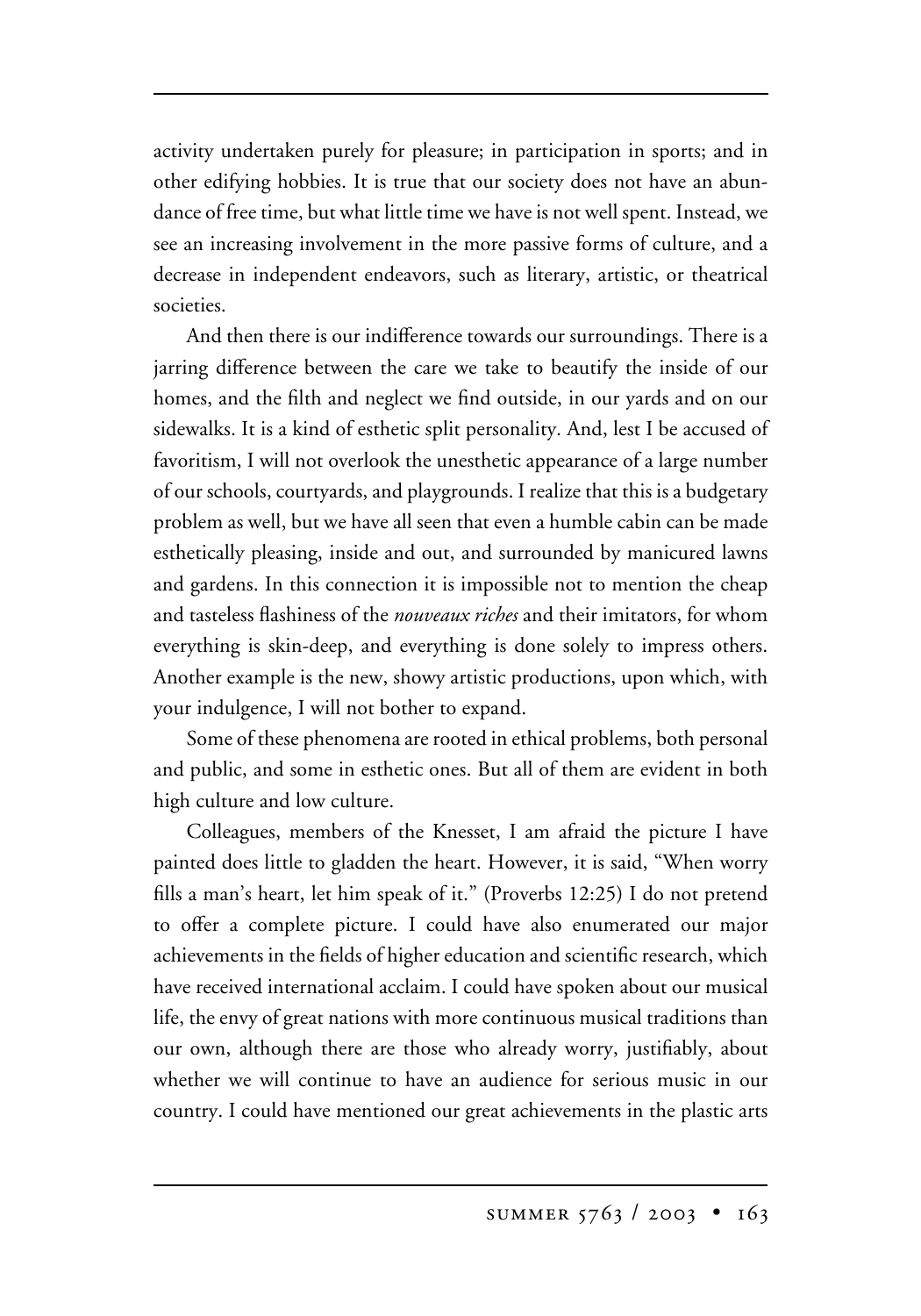and in dance, or our extensive theatrical offerings and our publication of original books in ever-increasing numbers, and so on. The time for this discussion will come, when I present the Knesset with the budget for the ministry I have the honor to head. However, as I noted at the beginning, my goal is to remain focused on the issues specific to our culture and our way of life.

**I** will now proceed to an issue that unique: The problem of pluralism. will now proceed to an issue that makes Israeli society and culture

There are two peoples living side by side in our country: The majority are Jews and the minority, albeit a sizable one, are Arabs. I will begin with the problem of the minority, which is further divided into Christians and Muslims, Druze and Circassians, sects, clans, and Bedouin tribes. Does Israel have room for a unique Arab culture? The answer is yes, absolutely. It is a fundamental right of any minority to teach its children—in its own language—about its culture, religion, and heritage. Together with Israeli Arabs, we long for the peace that will enable them to develop full and close cultural ties with their brethren in neighboring countries.

The Jews, too, are divided, according to country of origin and cultural background; by ethnic groups and classes and parties; into secular and religious. The secular community may be further broken down into different worldviews, streams of thought, and movements actively engaged in building the country; the religious community may be broken down into different schools of thought, and into those who take an active part in building the country, and those who do not.

Is it justified for our educational system to be divided into different streams? Again, the answer is yes. Everyone must be allowed to live and to teach his children in accordance with his faith, so long as there is a shared foundation. It is a basic right of parents in a democratic society to have a say regarding the religious framework in which their children are educated. I can testify that it is actually the largest group among us, which advocates the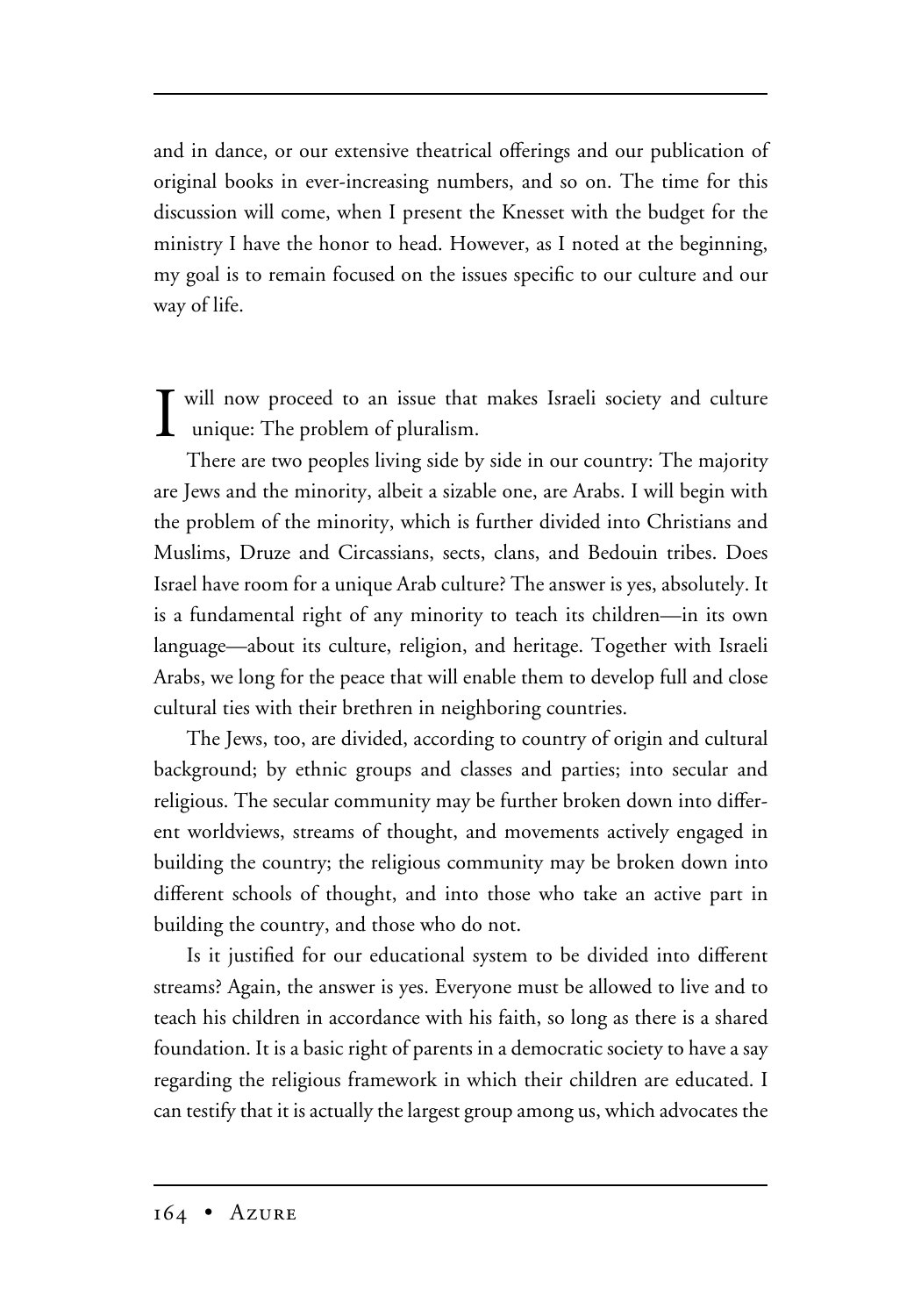idea of labor as essential to the survival of the Jewish state, that has not succeeded in transmitting to its children the idea of labor as a value to the degree it deserves.

As with culture, in education it is not diversity and different emphases that we should fear, but rather the possibility of blurring our self-image, of fostering a lack of individuality and an amorphous kind of mediocrity. I have never believed in the shallow concept of Israel as a "melting pot." I would prefer to speak of ethnic groups and immigrant communities learning to live together, rather than assimilating into one another. Although our life may at times seem as heated and turbulent as a melting pot, people are not inarticulate metal, nor are intellectual and cultural traditions raw materials to be melted down and shaped anew. No one has the right to engineer the spirit, nor can the spirit be engineered.

Even if one may speak of a melting pot, there is clearly more than just one. What would the Israeli melting pot contain? If we say, everyone who lives in Israel, then we are naturally including Arabs. But if we mean a Jewish melting pot, which one? Religious? Secular? Again, even these groups are further divided into sub-groups, according to their roots and their history. This situation has obvious implications for our culture: Communities and individuals all have the right to preserve their uniqueness, so long as this is what they desire.

Educational and cultural integration does not imply the rejection of individualism. Nor does it mean simply nurturing the weakest among us, but rather maximizing the potential of every individual and group. Integration means a meeting of equals, despite their differences, on the basis of what they have in common, in order to preserve what they have in common. Mutual influence and cross-fertilization? By all means. But there is a difference between cross-fertilization, on the one hand, and negation or imitation of the other's culture, on the other. For someone who imitates a culture wholesale—as opposed to integrating it into his own—is erasing his own identity. Put simply: Unity, yes; uniformity, no. For us, pluralism demands, first of all, openness to the other, to those who are different, and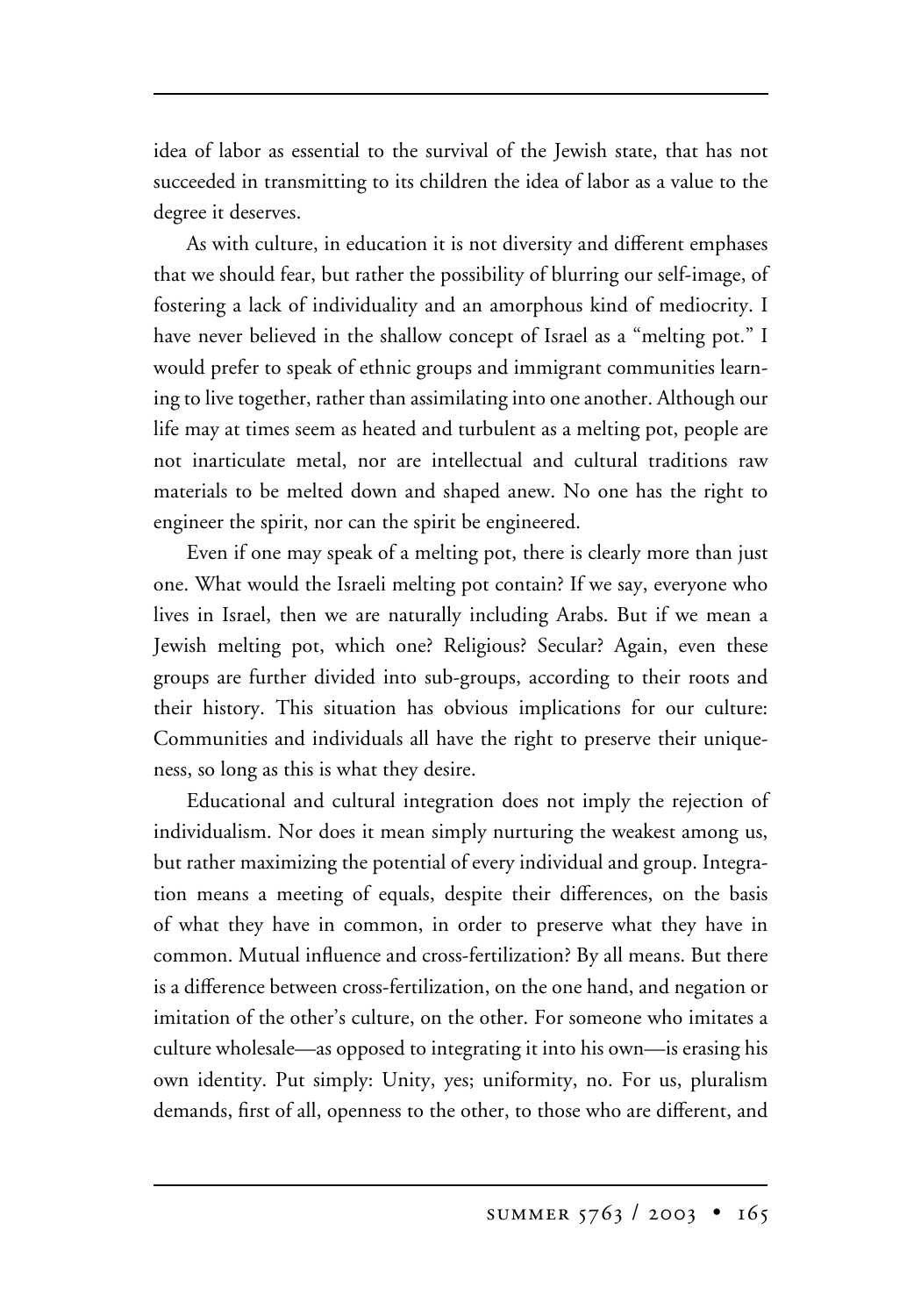mutual respect among those who differ. Where mutual respect and openness are lacking, intolerance spreads; intolerance breeds suspicion, suspicion leads to alienation, and it is only one step from alienation to violence. Every segment of our people has something to give to the others, and something to learn from them. Our pluralism is a historical fact, and the wisdom of coexistence a basic condition of our existence. I consider this problem to be even more serious than the external threats to our existence.

In time we will achieve a synthesis, for every culture is a synthesis of past and present. When we do, it will no doubt reflect the complexity of our situation, an inevitable result of our special circumstances. To accelerate this process, however, we will have to strengthen our independent Jewish roots, which are shared by our entire people, and to integrate them with the highest universal values.

I contrable Speaker, it is not by chance that I have refrained from mentioning the problem of language. The Hebrew language is, without a doubt, the most important element of our culture's foundation. Without it, our people would long ago have been silenced. To be cut off from our language is to be cut off from the whole of our great spiritual and literary heritage.

The Ministry of Education and Culture has done tremendous work in the area of language instruction. But no one should delude himself into thinking that with one or two thousand words we will succeed in passing on the different elements of our cultural heritage to the thousands of adult immigrants to our country. It is clear that in addition to teaching the language, we must offer them a common cultural framework, using pluralistic means rooted in language—such as a sort of "pocket library for the Jewish people" containing the best of our literature, Jewish history, and the history of the land of Israel and of Jewish settlement in the land, all in the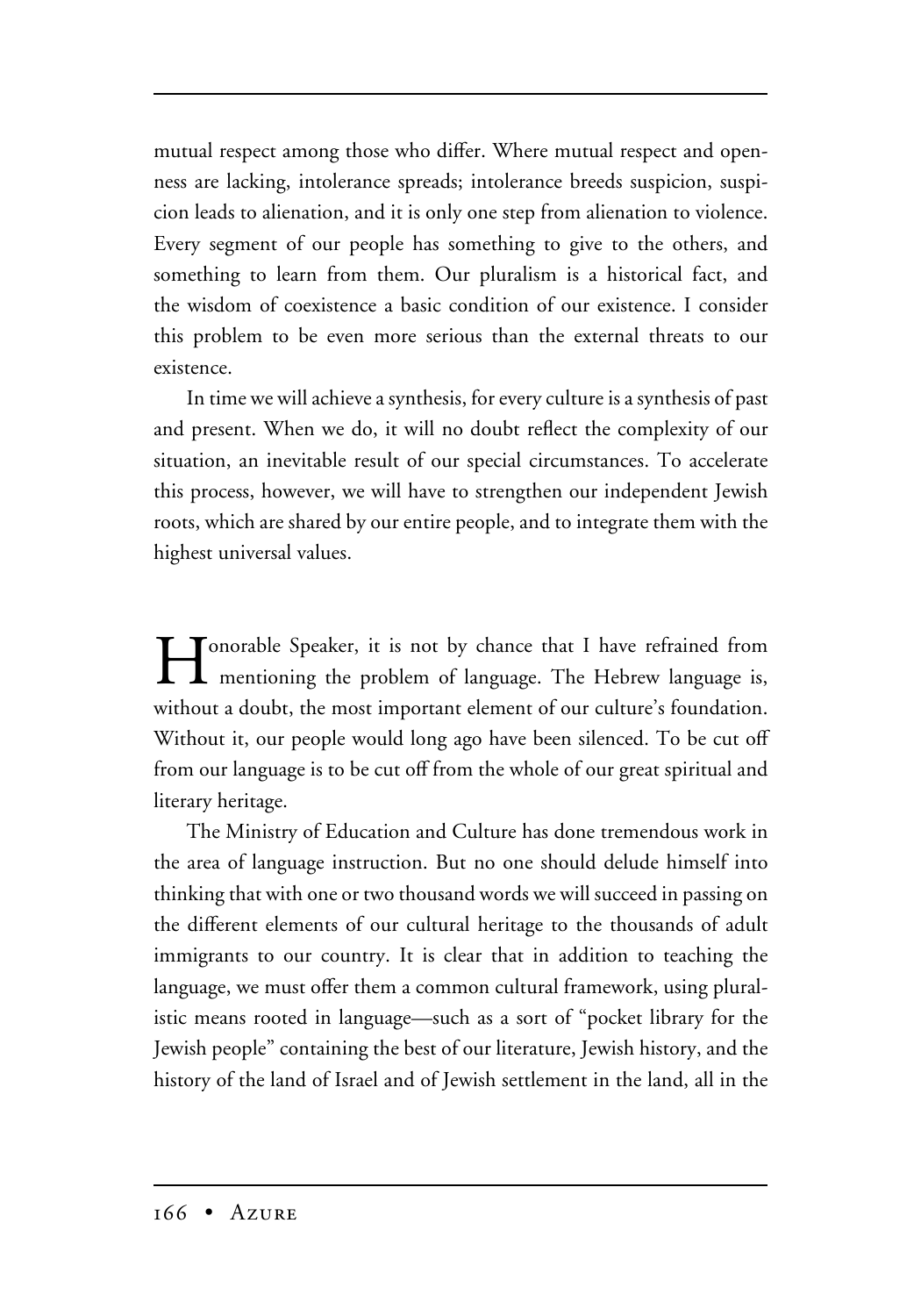immigrants' native tongues. This is one way to accelerate the cultural integration of adult immigrants in Israel, and like education, it will lead to greater social integration as well. If we do not make this effort, there is a danger that, culturally, they will continue to live the inner life of an immigrant.

I do not fear for the future of Hebrew in our land. Its future is assured by the Hebrew school system, and by its being the mother tongue of the younger generation. What is not certain, however, is that their parents will read Bialik and Agnon, Burla and Hazaz, Shlonsky and Alterman, or the new generation of writers, unless they are translated. Indirectly, the translation of our country's great literature will also serve as a cultural bridge between Israel and the diaspora.

There are additional ways to accelerate cultural integration. Theater, for instance. I cherish artistic freedom no less than academic freedom, and we dare not interfere with it. However, it is difficult to understand why, in a land of ingathered exiles, the Hebrew theater has not seen fit to stage new productions of the best of our own original repertoire. After all, there is always a new audience, thirsting to see a reflection of itself and its people in the looking glass of national culture. It would also be valuable for young people who have not yet seen and enjoyed these plays.

Another method is television. If there were a second channel, we could dedicate it to educational programming, for the enrichment and cultural edification of the entire population, above and beyond the artistic and cultural programs that already appear on the existing channel. Important steps have recently been taken in this direction. We could do great things with another channel, even though the accountants might see it as pointless. In Israel, there is indeed a shocking disparity between the investment in "bricks and mortar"—in mute buildings—and the investment in human culture.

Members of the Knesset, just as today's youths are tomorrow's Jewish people, the investment we make in culture today will determine how the